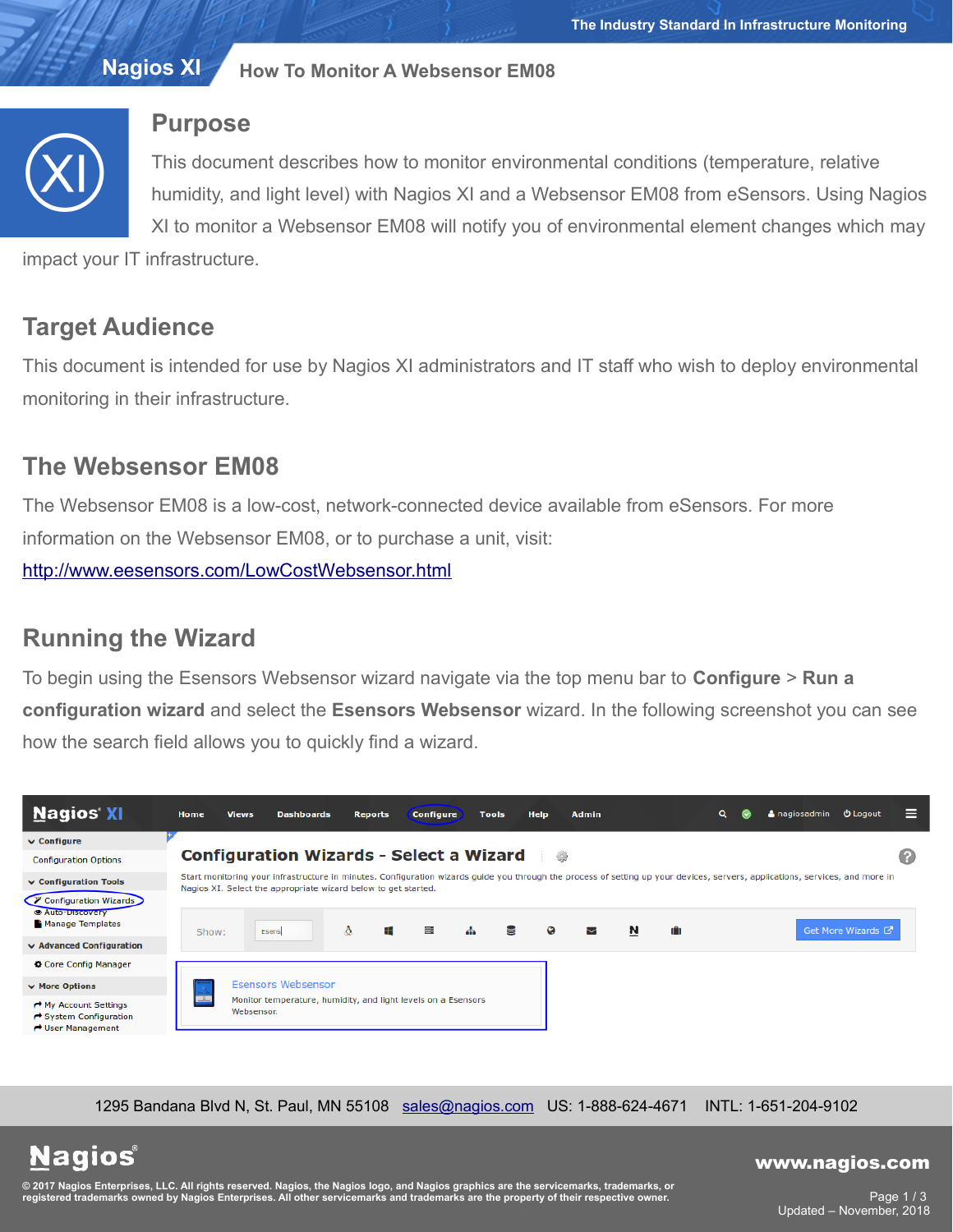#### **Nagios XI How To Monitor A Websensor EM08**

On step 1 enter the **Address** of your Websensor unit and select the **EM-08T** as the **Websensor Model**.

This document assumes that your Websensor has already been configured for connection to your network with either a manually-assigned static IP address or an automatically assigned address from a DHCP server. Read the

### **Configuration Wizard: Esensors Websensor - Step 1**

For more information on ESensor's environmental monitoring products, or to place an order for a Websensor, visit w

| Websensor Information   |                                                                           |
|-------------------------|---------------------------------------------------------------------------|
| Address:                | 192.168.5.254                                                             |
|                         | The IP address or FODNS name of the Websensor device you'd like to monito |
| <b>Websensor Model:</b> | <b>EM08-T</b><br>$\overline{\phantom{a}}$                                 |
|                         | EM01B<br>r of the Websensor device you'd like to monitor.<br>EM01B-STN    |
|                         | EM01B-VLT<br>EM01B-THM                                                    |
| $&$ Back                | Next $\blacktriangleright$ EM08-T                                         |

documentation that came with your Websensor unit for initial network configuration instructions.

Click **Next** to continue.

Step 2 of the wizard will allow you to specify which metrics you'd like to monitor, along with warning and critical thresholds for each metric.

Note that the **Temperature** must be specified in Fahrenheit, relative **Humidity** is specified in percent, and **Illumination** is measured in lux. A guide chart of common lux values can be found on Wikipedia at: [http://en.wikipedia.org/wiki/Lux.](http://en.wikipedia.org/wiki/Lux)

Click Next and then complete the wizard by choosing the required options in Step 3 – Step 5.

## **Configuration Wizard: Esensors Websensor - Step 2**

#### **Websensor Details**

|                         | <b>Websensor Model: EM08-T</b>                                           |                                                                                           |  |  |  |  |  |  |  |  |
|-------------------------|--------------------------------------------------------------------------|-------------------------------------------------------------------------------------------|--|--|--|--|--|--|--|--|
|                         | Address:                                                                 | 192.168.5.254                                                                             |  |  |  |  |  |  |  |  |
|                         | <b>Host Name:</b>                                                        | 192.168.5.254                                                                             |  |  |  |  |  |  |  |  |
|                         |                                                                          | The name you'd like to have associated with this Websensor.                               |  |  |  |  |  |  |  |  |
|                         | Device Metrics                                                           |                                                                                           |  |  |  |  |  |  |  |  |
|                         |                                                                          | Specify which metrics you'd like to monitor on the Websensor.                             |  |  |  |  |  |  |  |  |
| $\overline{\mathsf{v}}$ | Ping                                                                     | Monitors the Websensor with an ICMP ping. Useful for watching network latency and general |  |  |  |  |  |  |  |  |
| $\overline{\mathsf{v}}$ | <b>Temperature</b><br>Monitors the temperature readings from the device. |                                                                                           |  |  |  |  |  |  |  |  |
|                         | <b>Below:</b><br>60                                                      | Above: 85<br>Deg. F                                                                       |  |  |  |  |  |  |  |  |
|                         | <b>Below:</b> 50                                                         | Above: 95<br>Deg. F                                                                       |  |  |  |  |  |  |  |  |
| $\blacktriangledown$    | <b>Humidity</b>                                                          | Monitors the humidity readings from the device.                                           |  |  |  |  |  |  |  |  |
|                         | <b>A</b> Below:<br>15                                                    | $\frac{9}{6}$<br>Above:<br>80                                                             |  |  |  |  |  |  |  |  |
|                         | <b>Below:</b> 10                                                         | Above: 90<br>%                                                                            |  |  |  |  |  |  |  |  |
| $\blacktriangledown$    | <b>Illumination</b>                                                      | Monitors the illumination (light level) readings from the device.                         |  |  |  |  |  |  |  |  |
|                         | <b>Below:</b>                                                            | Above:<br>-70                                                                             |  |  |  |  |  |  |  |  |
|                         | <b>Below:</b>                                                            | Above: 80                                                                                 |  |  |  |  |  |  |  |  |
|                         |                                                                          |                                                                                           |  |  |  |  |  |  |  |  |
|                         | <b>く</b> Back<br>Next >                                                  |                                                                                           |  |  |  |  |  |  |  |  |

1295 Bandana Blvd N, St. Paul, MN 55108 [sales@nagios.com](mailto:sales@nagios.com) US: 1-888-624-4671 INTL: 1-651-204-9102

**Nagios**®

#### [www.nagios.com](https://www.nagios.com/)

© 2017 Nagios Enterprises, LLC. All rights reserved. Nagios, the Nagios logo, and Nagios graphics are the servicemarks, trademarks, or<br>registered trademarks owned by Nagios Enterprises. All other servicemarks and trademark

uptime.